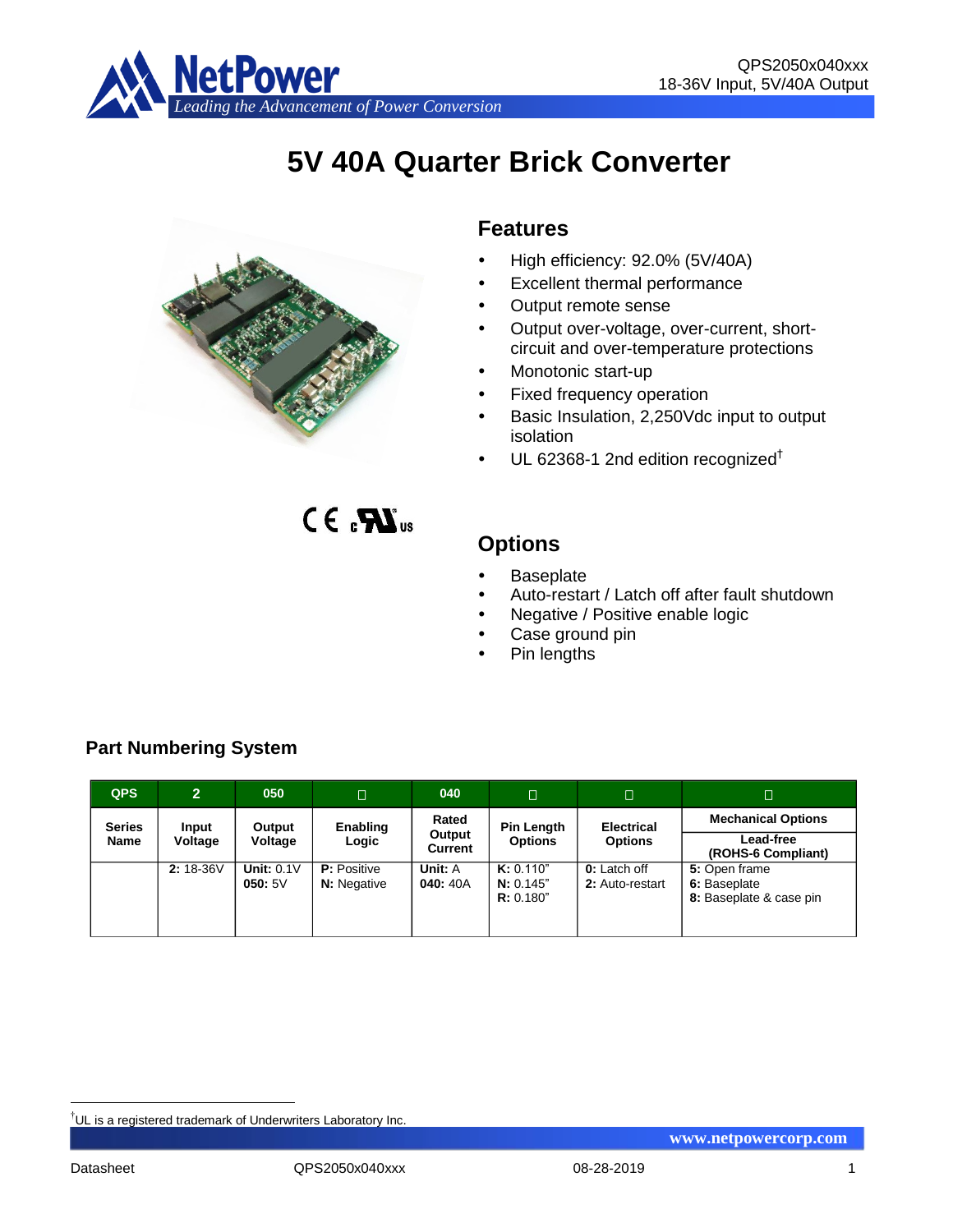

# **Absolute Maximum Rating**

Excessive stresses over these absolute maximum ratings can cause permanent damage to the converter. Operation should be limited to the conditions outlined under the Electrical Specification Section.

| <b>Parameter</b>                                                             | Min    | <b>Max</b> | Unit |
|------------------------------------------------------------------------------|--------|------------|------|
| Input Voltage (continuous)                                                   | $-0.5$ | 40         | Vdc  |
| Input Voltage (< 100ms, operating)                                           |        | 50         | Vdc  |
| Input Voltage (continuous, non-operating)                                    |        | 50         | Vdc  |
| <b>Operating Ambient Temperature</b><br>(See Thermal Considerations section) | $-40$  | $85*$      | °С   |
| Storage Temperature                                                          | -55    | 125        | °С   |

*\*Derating curves provided in this datasheet end at 85ºC ambient temperature. Operation above 85ºC ambient temperature is allowed provided the temperatures of the key components or the baseplate do not exceed the limit stated in the Thermal Considerations section.*

# **Electrical Specifications**

These specifications are valid over the converter's full range of input voltage, resistive load, and temperature unless noted otherwise.

#### **Input Specifications**

| <b>Parameter</b>                                                                         | <b>Min</b> | <b>Typical</b> | <b>Max</b> | Unit       |
|------------------------------------------------------------------------------------------|------------|----------------|------------|------------|
| Input Voltage                                                                            | 18         | 24             | 36         | <b>Vdc</b> |
| Input Current                                                                            |            |                | 14         | A          |
| Quiescent Input Current (typical Vin)                                                    |            | 170            | 200        | mA         |
| <b>Standby Input Current</b>                                                             |            | Δ              | 6          | mA         |
| Input Reflected-ripple Current, Peak-to-peak<br>(5 Hz to 20 MHz, 12 µH source impedance) |            | 20             |            | mA         |
| Input Turn-on Voltage Threshold                                                          | 16.5       | 17.5           | 18         |            |
| Input Turn-off Voltage Threshold                                                         | 15         | 16             | 16.5       |            |
| Input Voltage ON/OFF Control Hysteresis                                                  |            | 1.5            | 3          |            |

#### **Output Specifications**

| <b>Parameter</b>                                                                                                                                                                                  | Min      | <b>Typical</b>     | <b>Max</b>       | Unit             |
|---------------------------------------------------------------------------------------------------------------------------------------------------------------------------------------------------|----------|--------------------|------------------|------------------|
| Output Voltage Set Point<br>(typical Vin; full load; $Ta = 25^{\circ}C$ )                                                                                                                         | 4.92     | 5.0                | 5.08             | V                |
| Output Voltage Set Point Accuracy<br>(typical Vin; full load; $Ta = 25^{\circ}C$ )                                                                                                                | $-1.5$   |                    | $+1.5$           | %Vo              |
| Output Voltage Set Point Accuracy (over all conditions)                                                                                                                                           | -3       |                    | $+3$             | %Vo              |
| <b>Output Regulation:</b><br>Line Regulation (full range input voltage, 1/2 full load)<br>Load Regulation(full range load, typical Vin)<br>Temperature (Ta = -40 $^{\circ}$ C to 85 $^{\circ}$ C) |          | 0.05<br>0.05<br>15 | 0.2<br>0.2<br>50 | %Vo<br>%Vo<br>mV |
| Output Ripple and Noise Voltage<br><b>RMS</b><br>Peak-to-peak (5 Hz to 20 MHz bandwidth, typical Vin)                                                                                             |          |                    | 30<br>80         | mVrms<br>mVp-p   |
| <b>Output Current</b>                                                                                                                                                                             | $\Omega$ |                    | 40               | A                |
| <b>Output Power</b>                                                                                                                                                                               | 0        |                    | 200              | W                |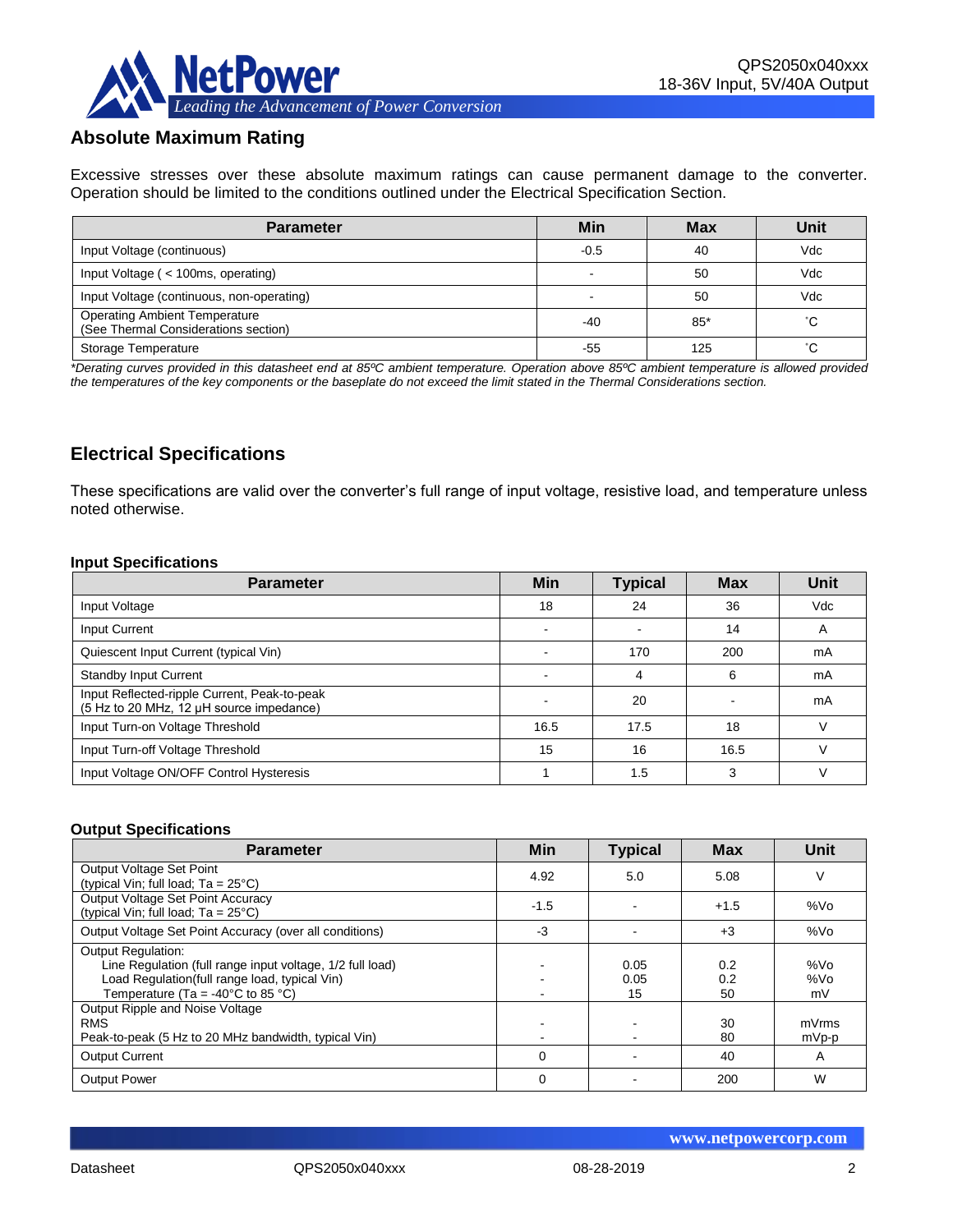

#### **Output Specifications (Continued)**

| <b>Parameter</b>                                                                                                                                                                                                                                       | Min | <b>Typical</b> | <b>Max</b> | <b>Unit</b> |
|--------------------------------------------------------------------------------------------------------------------------------------------------------------------------------------------------------------------------------------------------------|-----|----------------|------------|-------------|
| Efficiency<br>(typical Vin; full load; $Ta = 25^{\circ}C$ )                                                                                                                                                                                            |     | 92.0           |            | $\%$        |
| <b>Output Ripple Frequency</b>                                                                                                                                                                                                                         | 270 | 300            | 330        | kHz         |
| <b>External Load Capacitance</b>                                                                                                                                                                                                                       |     |                | 10,000     | μF          |
| Startup Delay, duration from enabling signal to Vo reaches 10% of its set<br>point.<br>(typical Vin; full load; $Ta = 25^{\circ}C$ )                                                                                                                   |     | 7              |            | ms          |
| Startup Time, duration for Vo to rise from 10% of its set point to within its<br>regulation band.<br>(typical Vin; full load; $Ta = 25^{\circ}C$ )                                                                                                     |     | 5              |            | ms          |
| <b>Output Over Current Protection Set Point</b>                                                                                                                                                                                                        | 44  | 48             | 60         | A           |
| Output Over Voltage Protection Set Point                                                                                                                                                                                                               | 5.6 | 6.25           | 6.88       | V           |
| Output Trim Range in % of typical Vo                                                                                                                                                                                                                   | 80  |                | 110        | $\%$        |
| <b>Dynamic Response</b><br>(typical Vin; Ta = $25^{\circ}$ C; load transient 0.1A/ $\mu$ s)<br>Load steps from 50% to 75% of full load:<br>Peak deviation<br>Settling time (within 10% band of Vo deviation)<br>Load step from 50% to 25% of full load |     | 6<br>250       |            | %Vo<br>μs   |
| Peak deviation<br>Settling time (within 10% band of Vo deviation)                                                                                                                                                                                      |     | 6<br>250       |            | %Vo<br>μs   |

#### **General Specifications**

| <b>Parameter</b>                                                                                                | Min    | <b>Typical</b> | <b>Max</b> | <b>Unit</b>  |
|-----------------------------------------------------------------------------------------------------------------|--------|----------------|------------|--------------|
| Remote Enable                                                                                                   |        |                |            |              |
| Logic Low:                                                                                                      |        |                |            |              |
| $ION/OFF = 1.0mA$                                                                                               | 0      |                | 1.2        |              |
| $VON/OFF = 0.0V$                                                                                                |        |                | 1.0        | mA           |
| Logic High:                                                                                                     |        |                |            |              |
| $ION/OFF = 0.0µA$                                                                                               |        |                | 15         |              |
| Leakage Current                                                                                                 | $\sim$ |                | 50         | μA           |
| <b>Isolation Capacitance</b>                                                                                    |        | 5,600          |            | pF           |
| <b>Insulation Resistance</b>                                                                                    | 10     |                |            | MΩ           |
| Calculated MTBF (Telecordia SR-332, 2011, Issue 3), full load, 40°C,<br>60% upper confidence level, typical Vin |        | 8.1            |            | $10^6$ -hour |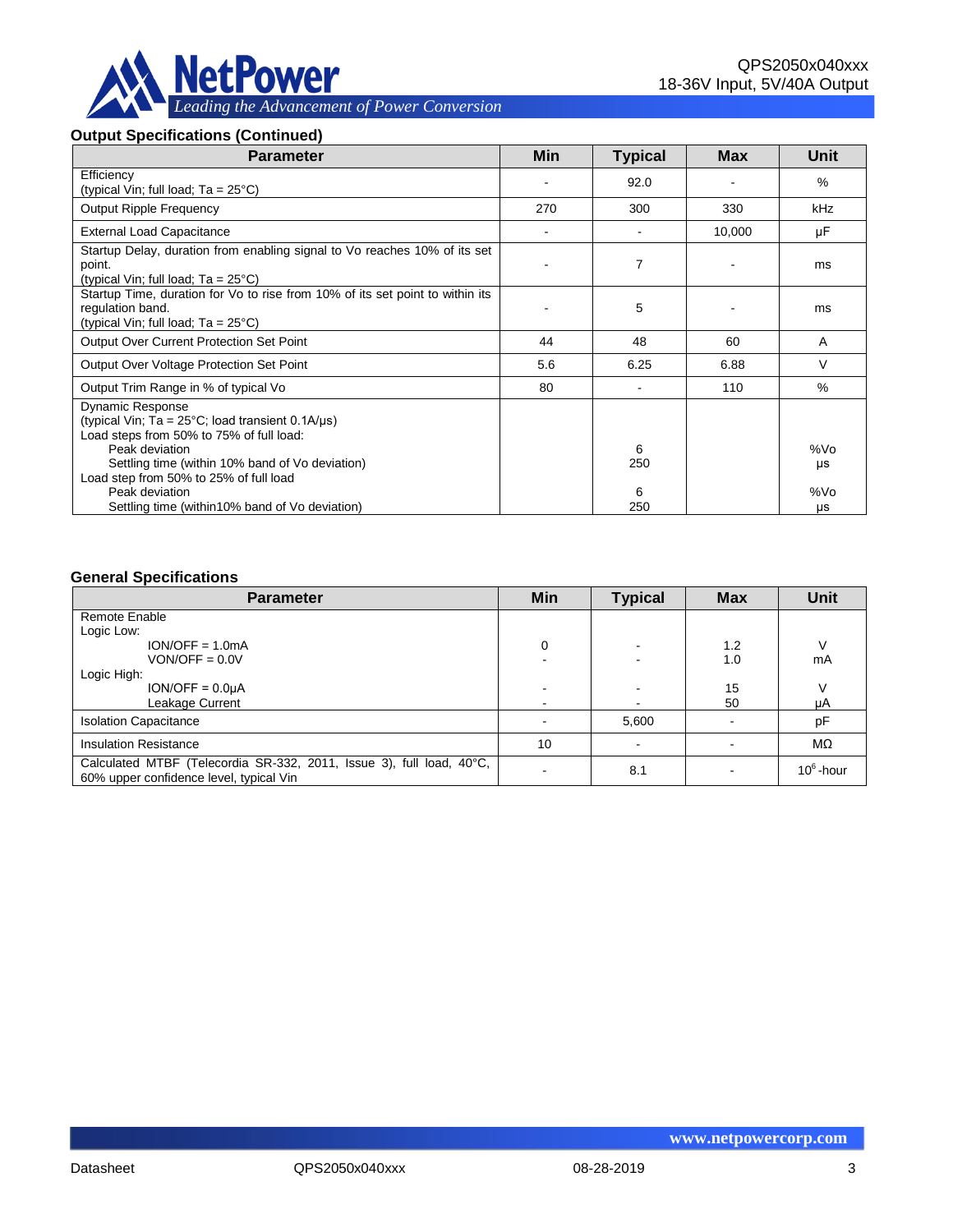

### **Characteristic Curves**



**Figure 5.** Output Ripple Voltage at Full Load

**Figure 6.** Input Reflected Ripple Current at Full Load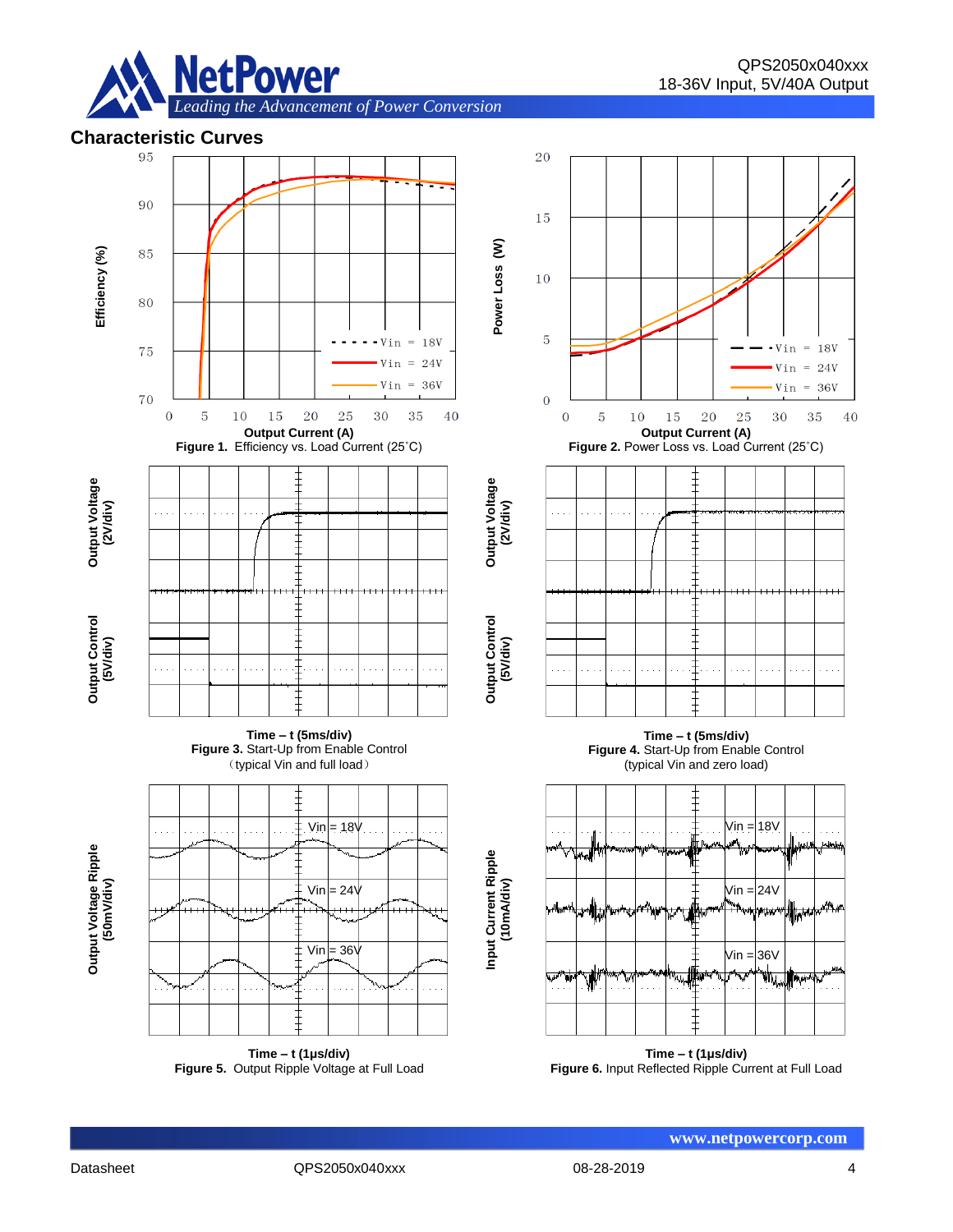











#### **Time – t (200μs/div) Figure 8.** Transient Load Response (typical Vin, load current steps from 50% to 75% at a slew rate





**Figure 12.** Thermal Image for Airflow Direction 3 (34.5A output, 55°C ambient, 200 LFM, typical Vin, open frame, soldered interface)

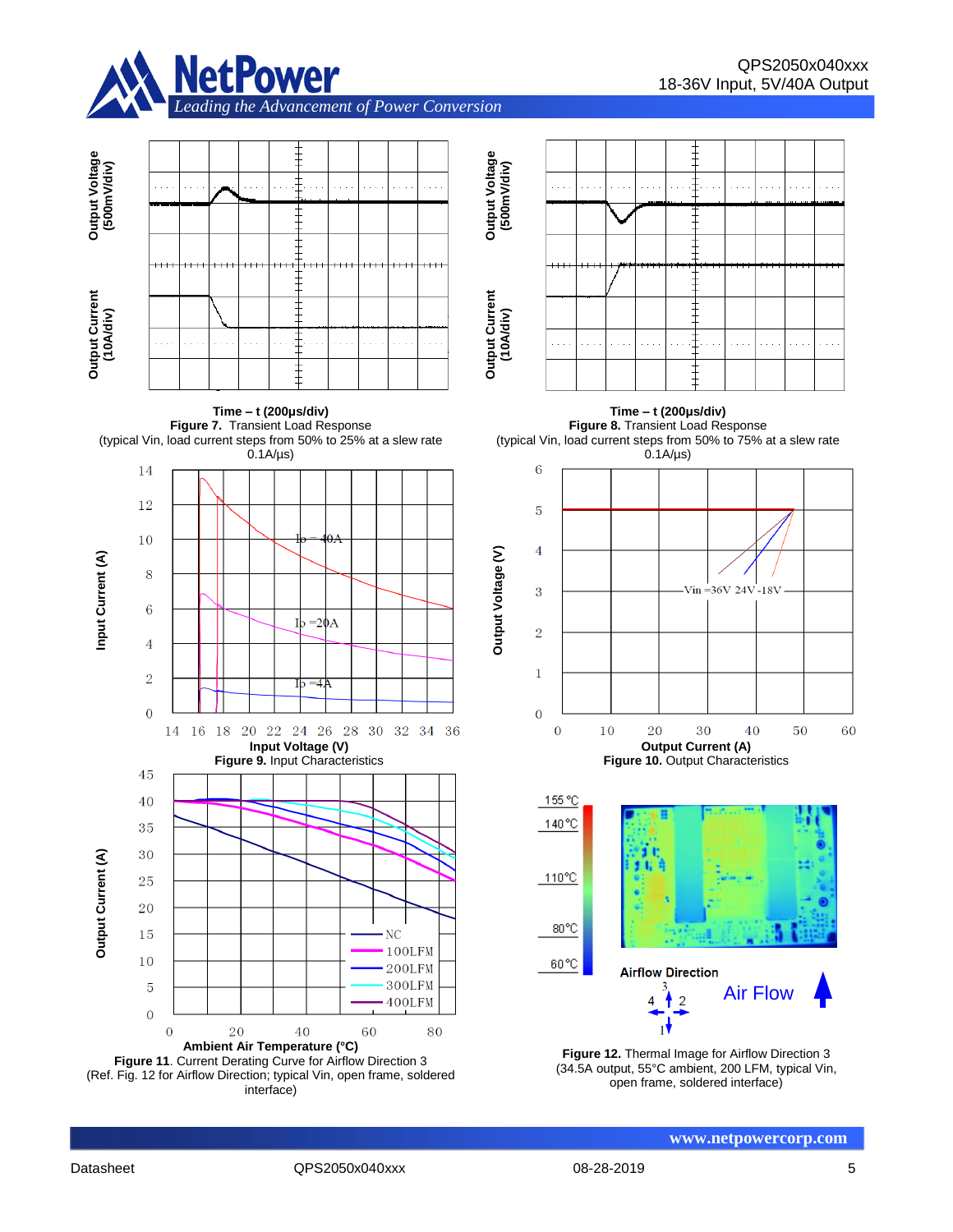

# **Feature Descriptions**

#### **Remote ON/OFF**

The converter can be turned on and off by changing the voltage between the ON/OFF pin and Vin(-). The QPS2 Series of converters are available with factory selectable positive logic and negative logic.

For the negative control logic, the converter is ON when the ON/OFF pin is at a logic low level and OFF when the ON/OFF pin is at a logic high level. For the positive control logic, the converter is ON when the ON/OFF pin is at a logic high level and OFF when the ON/OFF pin is at a logic low level.

With the internal pull-up circuitry, a simple external switch between the ON/OFF pin and Vin(-) can control the converter. A few example circuits for controlling the ON/OFF pin are shown in Figures 13, 14 and 15.

The logic low level is from 0V to 1.2V and the maximum sink current during logic low is 1mA. The external switch must be capable of maintaining a logic-low level while sinking up to this current. The logic high level is from 3.5V to 15V. The converter has an internal pull-up circuit that ensures the ON/OFF pin at a high logic level when the leakage current at ON/OFF pin is no greater than 50μA.



**Figure 13.** Opto Coupler Enable Circuit



**Figure 14.** Open Collector Enable Circuit



**Figure 15.** Direct Logic Drive

#### **Remote SENSE**

The remote SENSE pins are used to sense the voltage at the load point to accurately regulate the load voltage and eliminate the impact of the voltage drop in the power distribution path.

SENSE (+) and SENSE (-) pins should be connected between the points where voltage regulation is desired. The voltage between the SENSE pins and the output pins must not exceed the smaller of 0.5V or 10% of typical output voltage.

[Vout (+) - Vout (-)] - [SENSE (+) - SENSE (-)] <MIN {0.5V, 10%Vo}

When remote sense is not used, the SENSE pins should be connected to their corresponding output pins. If the SENSE pins are left floating, the converter will deliver an output voltage slightly higher than its specified typical output voltage.

#### **Output Voltage Adjustment (Trim)**

The trim pin allows the user to adjust the output voltage set point. To increase the output voltage, an external resistor is connected between the TRIM pin and SENSE(+). To decrease the output voltage, an external resistor is connected between the TRIM pin and SENSE(-). The output voltage trim range is 80% to 110% of the specified typical output voltage.

The circuit configuration for trim down operation is shown in Figure 16. To decrease the output voltage, the value of the external resistor should be

$$
Rdown = (\frac{511}{\Delta} - 10.22)(k\Omega)
$$

**Where**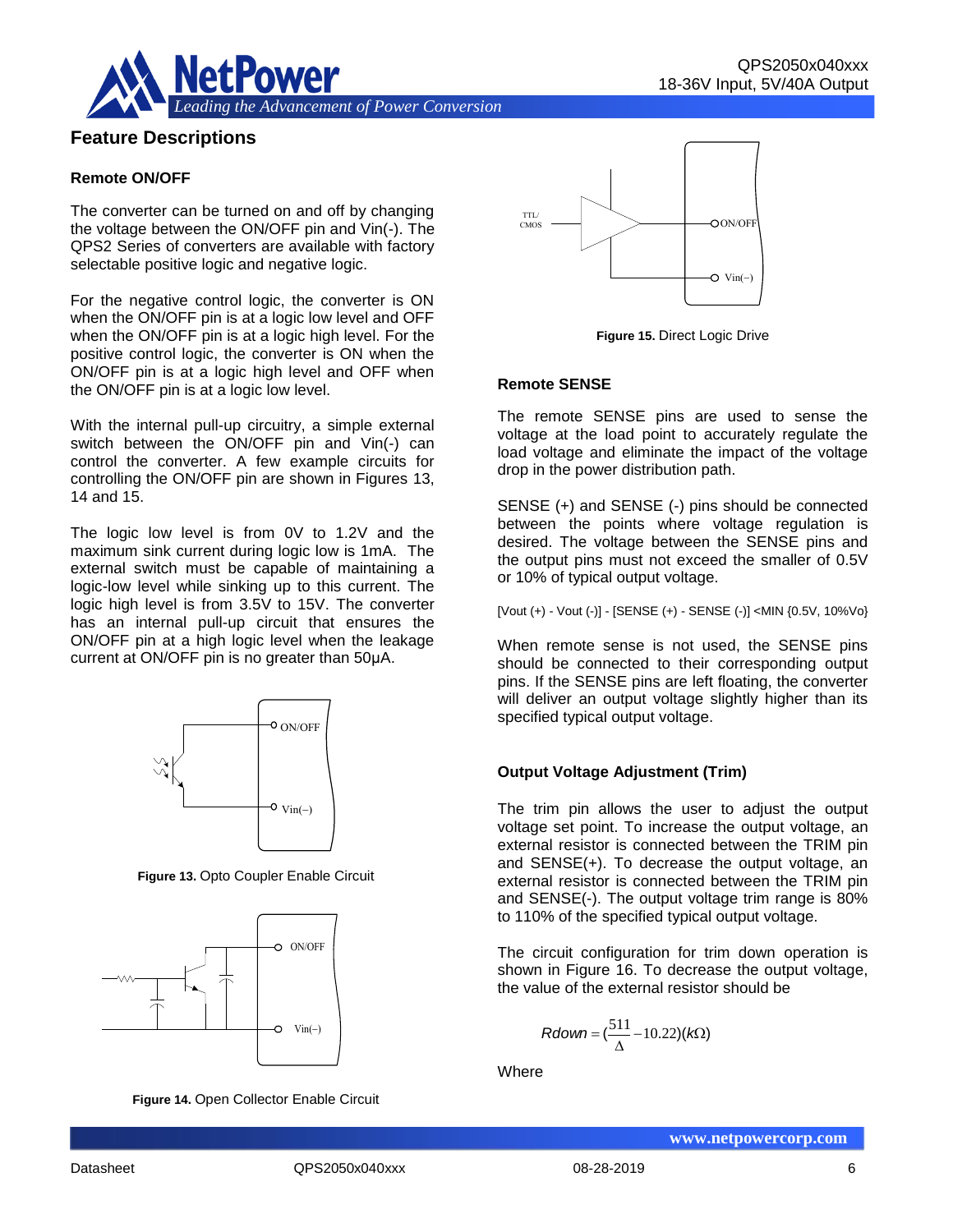

$$
\Delta = (\frac{|Vnom - Vadj|}{Vnom}) \times 100
$$

And

V*nom* = Typical Output Voltage V*adj* = Adjusted Output Voltage

The circuit configuration for trim up operation is shown in Figure 17. To increase the output voltage, the value of the resistor should be

$$
Rup = \left(\frac{5.11\text{Vol}(100 + \Delta)}{1.225\Delta} - \frac{511}{\Delta} - 10.22\right)(k\Omega)
$$

**Where** 

V*o* = Typical Output Voltage

As the output voltage at the converter output terminals are higher than the specified typical level when using the trim up and/or remote sense functions, it is important to make sure that the voltage at the output terminals does not exceed the maximum power rating of the converter as given in the Specifications table.



**Figure 15.** Circuit to Decrease Output Voltage



**Figure 16.** Circuit to Increase Output Voltage

#### **Input Under-Voltage Lockout**

This feature prevents the converter from starting until the input voltage reaches the turn-on voltage threshold, and keeps the converter running until the input voltage falls below the turn-off voltage threshold. Both turn-on and turn-off voltage thresholds are defined in the Input Specifications table. The hysteresis prevents oscillations.

### **Output Over-Current Protection (OCP)**

This converter can be ordered in either latch-off or auto-restart version upon OCP, OVP, and OTP.

With the latch-off version, the converter will latch off when the load current exceeds the limit. The converter can be restarted by toggling the ON/OFF switch or recycling the input voltage.

With the auto-restart version, the converter will operate in a hiccup mode (repeatedly try to restart) until the cause of the over-current condition is cleared.

### **Output Over-Voltage Protection (OVP)**

With the latch-off version, the converter will latch off when the output voltage exceeds the limit. The converter can be restarted by toggling the ON/OFF switch or recycling the input voltage.

With the auto-restart version, the converter will operate in a hiccup mode (repeatedly try to restart) until the cause of the over-voltage condition is cleared.

#### **Over Temperature Protection (OTP)**

With the latch-off version, the converter will shut down and latch off if an over-temperature condition is detected. The converter has a temperature sensor located at a carefully selected position, which represents the thermal condition of key components of the converter. The thermal shutdown circuit is designed to turn the converter off when the temperature at the sensor reaches 120°C. The module can be restarted by toggling the ON/OFF switch or recycling the input voltage.

With the auto-restart version, the converter will resume operation after the converter cools down.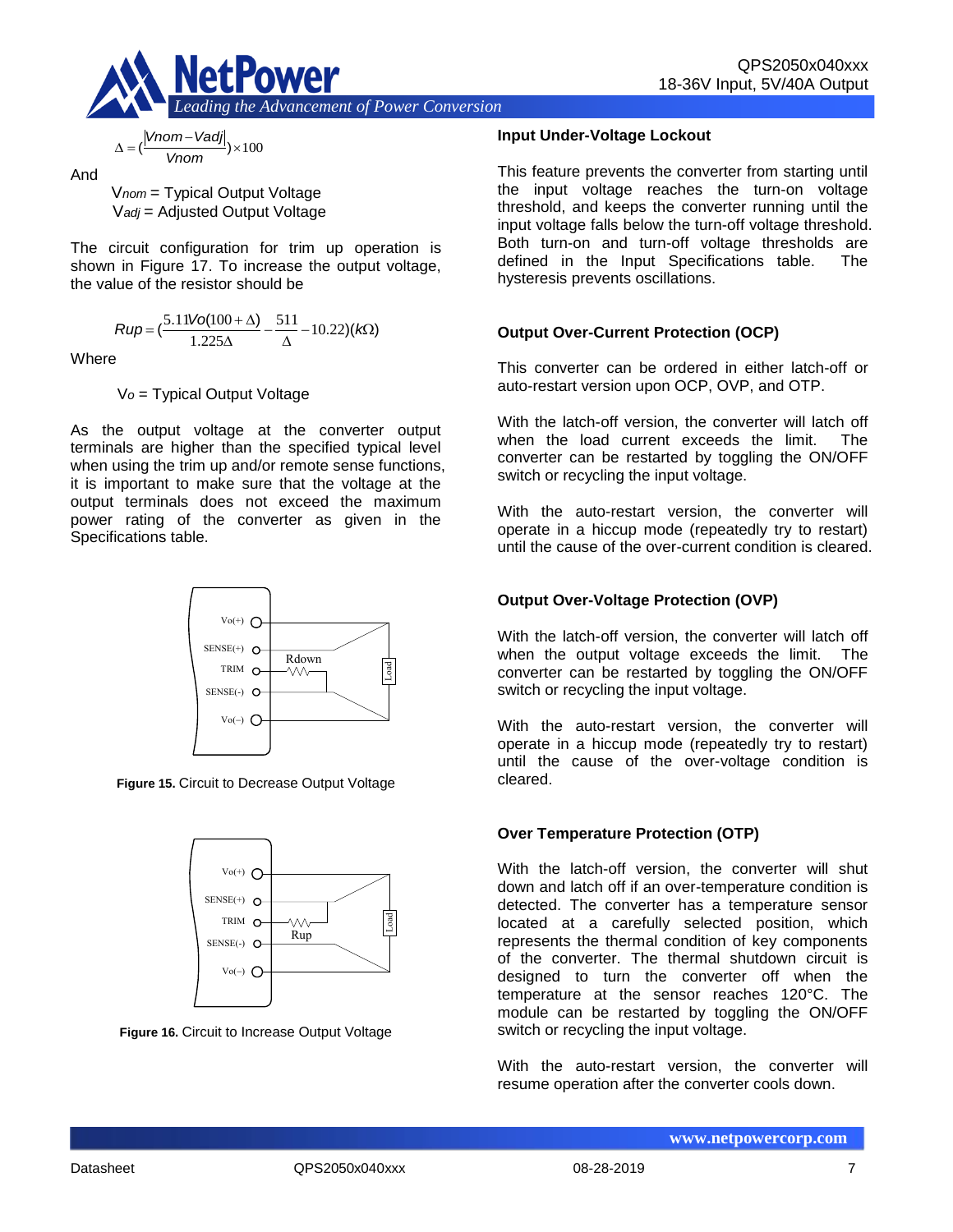

# **Design Considerations**

As with any DC/DC converter, the stability of the QPS2 converters may be compromised if the source impedance is too high or inductive. It's desirable to keep the input source ac-impedance as low as possible. Although the converters are designed to be stable without adding external input capacitors for typical source impedance, it is recommended to add 100  $\mu$ F low ESR electrolytic capacitors at the input of the converter for each 100W output power, which reduces the potential negative impact of the source impedance on the converter stability. These electrolytic capacitors should have sufficient RMS current rating over the operating temperature range.

The converter is designed to be stable without additional output capacitors. To further reduce the output voltage ripple or improve the transient response, additional output capacitors are often used in applications. When additional output capacitors are used, a combination of ceramic capacitors and tantalum/polymer capacitors shall be used to provide good filtering while assuring the stability of the converter.

# **Safety Considerations**

The QPS2 Series of converters is designed in accordance with EN 62368 Safety of Information Technology Equipment Including Electrical Equipment. The converters are recognized by UL in both USA and Canada to meet the requirements in UL 62368, Safety of Information Technology Equipment and applicable Canadian Safety Requirement, and UL 62368. Flammability ratings of the PWB and plastic components in the converter meet 94V-0.

To protect the converter and the system, an input line fuse is highly recommended on the un-grounded input end.

# **Thermal Considerations**

The QPS2 Series of converters can operate in various thermal environments. Due to the high efficiency and optimal heat distribution, these converters exhibit excellent thermal performance.

The maximum allowable output power of any power

converter is usually determined by the electrical design and the maximum operating temperature of its components. The QPS2 Series of converters have been tested comprehensively under various conditions to generate the derating curves with the consideration for long term reliability.

The thermal derating curves are highly influenced by the test conditions. One of the critical variables is the interface method between the converter and the test fixture board. There is no standard method in the industry for the derating tests. Some suppliers use sockets to plug in the converter, while others solder the converter into the fixture board. It should be noted that these two methods produce significantly different results for a given converter. When the converter is soldered into the fixture board, the thermal performance of the converter is significantly improved compared to using sockets due to the reduction of the contact loss and the thermal impedance from the pins to the fixture board. Other factors affecting the results include the board spacing, construction (especially copper weight, holes and openings) of the fixture board and the spacing board, temperature measurement method and ambient temperature measurement point. The thermal derating curves in this datasheet are obtained using a PWB fixture board and a PWB spacing board with no opening, a board-to-board spacing of 1", and the converter is soldered to the test board with thermal relieves.

Note that the natural convection condition was measured at 0.05 m/s to 0.15 m/s (10ft./min. to 30 ft./min.

#### **Heat Transfer without a Baseplate**

With single-board DC/DC converter designs, convection heat transfer is the primary cooling means for converters without a baseplate. Therefore, airflow speed should be checked carefully for the intended operating environment. Increasing the airflow over the converter enhances the heat transfer via convection.

Figure 18 shows a recommended temperature monitoring point for open frame modules. For reliable operation, the temperature at this location should not continuously exceed 120 °C.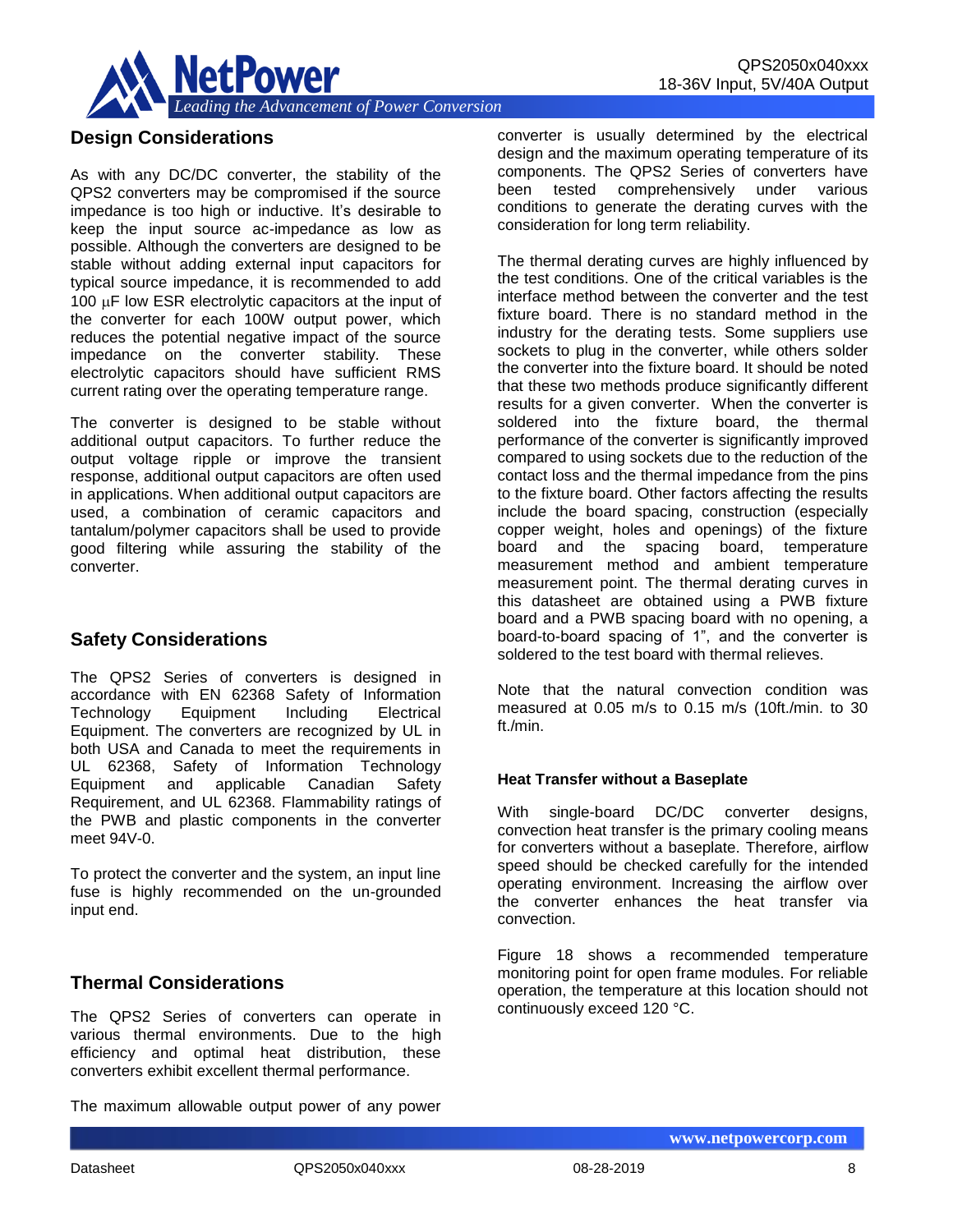



**Figure 18.** Temperature Monitoring Locations

#### **Heat Transfer with a Baseplate**

The QPS2 Series of converters has the option of using a baseplate for enhanced thermal performance.

The typical height of the converter with the baseplate option is 0.50''. The use of an additional heatsink or cold-plate can further improve the thermal performance of the converter. With the baseplate option, an additional heatsink can be attached to the converter using M3 screws.

For reliable operation, the baseplate temperature should not continuously exceed 100 °C.

# **EMC Considerations**

The EMC performance of the converter is related to the layout and filtering design of the customer board. Careful layout and adequate filtering around the converter are important to confine noise generated by the switching actions in the converter and to optimize system EMC performance.